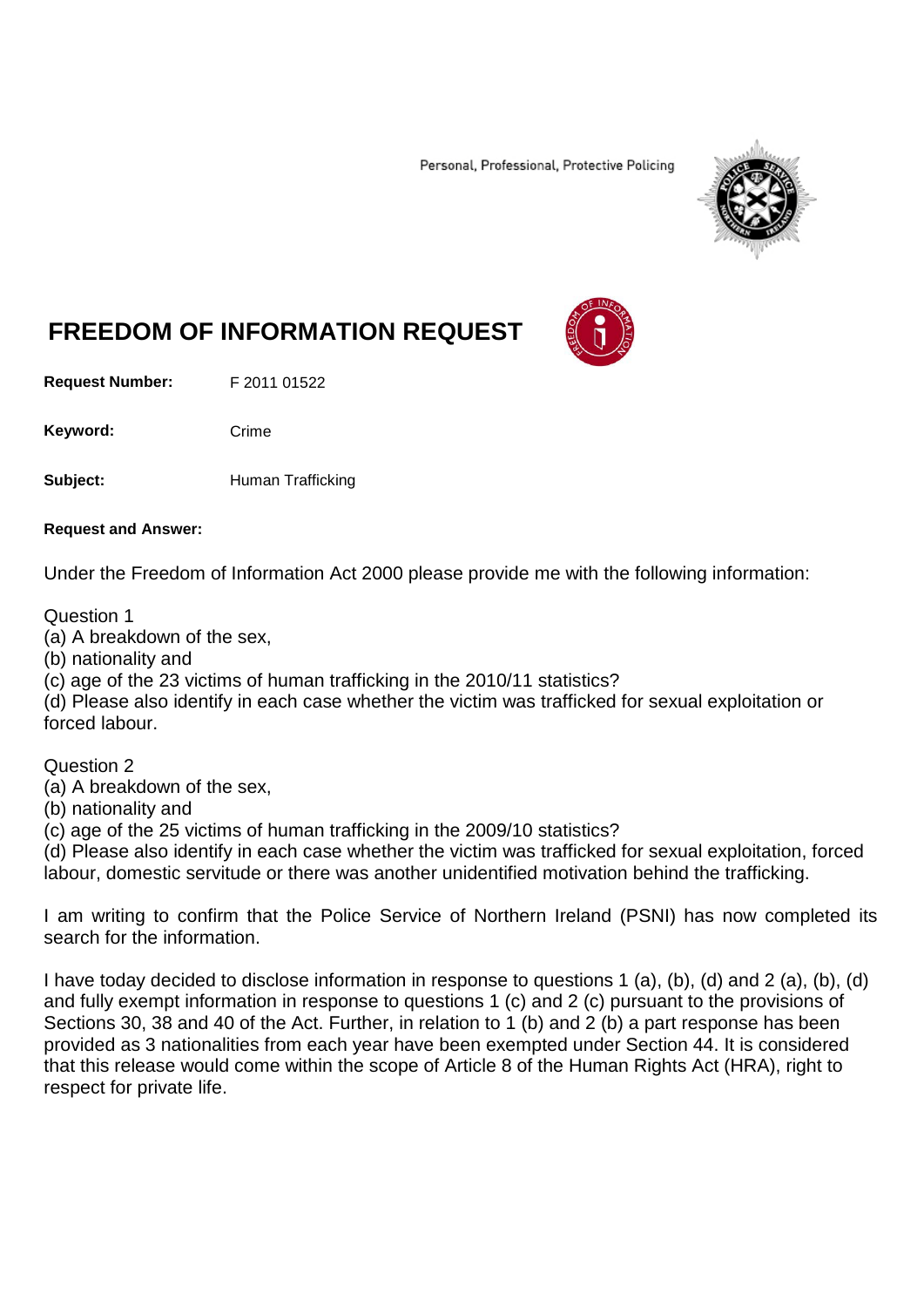# Answer to question 1 (a), (b) and (d)

# $2010 - 2011$

| <b>SEX</b> | <b>NATIONALITY</b> | <b>TYPE OF HUMAN</b><br><b>TRAFFICKING</b> |
|------------|--------------------|--------------------------------------------|
| Female     | Chinese            | Sexual                                     |
| Female     | <b>Chinese</b>     | Sexual                                     |
| Female     | Chinese            | Sexual                                     |
| Female     | Latvian            | Sexual                                     |
| Male       | Albanian           | Labour                                     |
| Male       | Chinese            | Labour                                     |
| Female     | <b>Chinese</b>     | Sexual                                     |
| Female     | <b>Chinese</b>     | Sexual                                     |
| Female     | <b>Chinese</b>     | Sexual                                     |
| Female     | Unknown            | Sexual                                     |
| Female     | Unknown            | Sexual                                     |
| Female     | Section 44         | Sexual                                     |
| Female     | Chinese            | Labour                                     |
| Male       | Chinese            | Labour                                     |
| Female     | Section 44         | Sexual                                     |
| Male       | <b>Chinese</b>     | Labour                                     |
| Female     | Section 44         | Sexual                                     |
| Female     | Unknown            | Sexual                                     |
| Female     | Unknown            | Sexual                                     |
| Female     | Nigerian           | Sexual                                     |
| Female     | Nigerian           | Sexual                                     |
| Female     | Hungarian          | Sexual                                     |
| Female     | Hungarian          | Sexual                                     |

Answer to question 2 (a), (b) and (d)

2009 – 2010

| <b>SEX</b> | <b>NATIONALITY</b> | <b>TYPE OF HUMAN</b><br><b>TRAFFICKING</b> |
|------------|--------------------|--------------------------------------------|
| Male       | Indian             | Domestic                                   |
| Female     | Chinese            | Sexual                                     |
| Female     | Chinese            | Sexual                                     |
| Female     | Chinese            | Sexual                                     |
| Female     | Chinese            | Sexual                                     |
| Female     | Zimbabwean         | Domestic                                   |
| Female     | Chinese            | Sexual                                     |
| Female     | Romanian           | Labour                                     |
| Female     | Chinese            | Unknown                                    |
| Female     | Chinese            | Unknown                                    |
| Female     | Chinese            | Unknown                                    |
| Female     | Chinese            | labour                                     |
| Female     | Chinese            | Sexual                                     |
| Female     | Section 44         | Sexual                                     |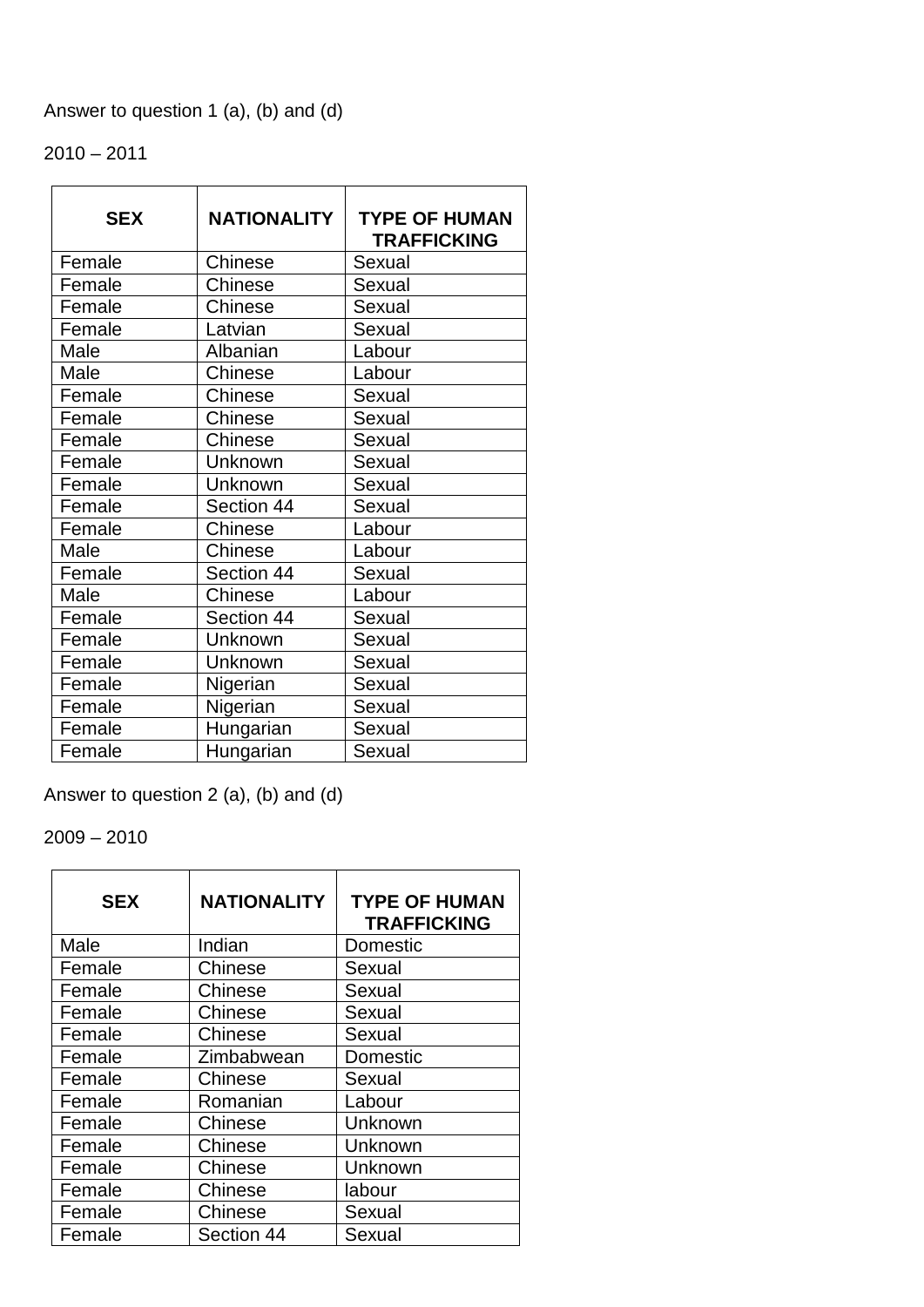| Male   | Section 44 | Unknown |
|--------|------------|---------|
| Female | Estonian   | Sexual  |
| Female | Romanian   | Sexual  |
| Female | Chinese    | Labour  |
| Female | Section 44 | Sexual  |
| Female | Chinese    | Sexual  |
| Female | Chinese    | Sexual  |

It should be noted that the above information only reflects 21 of the 25 victims. PSNI do not hold the requested information in relation to the outstanding 4 and these victims withdraw co-operation and are excluded from the above figures.

Answer to questions 1 (c) and 2 (c)

Section 17 (1) of the Freedom of Information Act 2000 requires the PSNI, when refusing to provide such information (because the information is exempt) to provide you the applicant with a notice which:

- (a) states that fact,
- (b) specifies the exemption in question and
- (c) states (if not otherwise apparent) why the exemption applies.

The exemption/s, as well as the factors the Department considered when deciding where the public interest lies, are listed below:

Absolute Exemptions Section 40 (2) Personal Information

#### Qualified Exemptions

Section 30 (1)(a)(b)(c) and (2)(a) Investigations and proceedings conducted by the public authority Section 38(1)(a)(b): Health & safety

Section 30 is a class based qualified exemption which means that the legislators have identified that the public interest considerations need to be evidenced and articulated to the applicant.

Section 38 is a prejudice based qualified exemption which means that the legislators have identified that the harm (prejudice) in disclosure as well as the public interest considerations need to be evidenced and articulated to the applicant.

Section 40 is an absolute exemption and does not require the public interest or harm to be evidenced and articulated to the applicant.

In relation to Section 40 - Public authorities are in general, exempt from the Act's duty to provide access to 'personal data' (as defined in the Data Protection Act 1998).

Where an application for information is made by someone other than the 'data subject' disclosure of that information will often constitute a breach of the Data Protection Act and consequently the public authority will usually be exempt from its duties under the Act as a result of Section 40 (2).

#### Harm

Under the Freedom of Information Act (2000) any information released under FOI is released into the public domain, not just to the individual requesting the information.

Whilst there is a public interest in the transparency of policing operations, there is a very strong public interest in safeguarding the identity of victims of human trafficking, as well as ensuring investigations are not compromised. Additionally, a public authority is exempt from the duty to communicate information where that information has, at any time been held for the purposes of any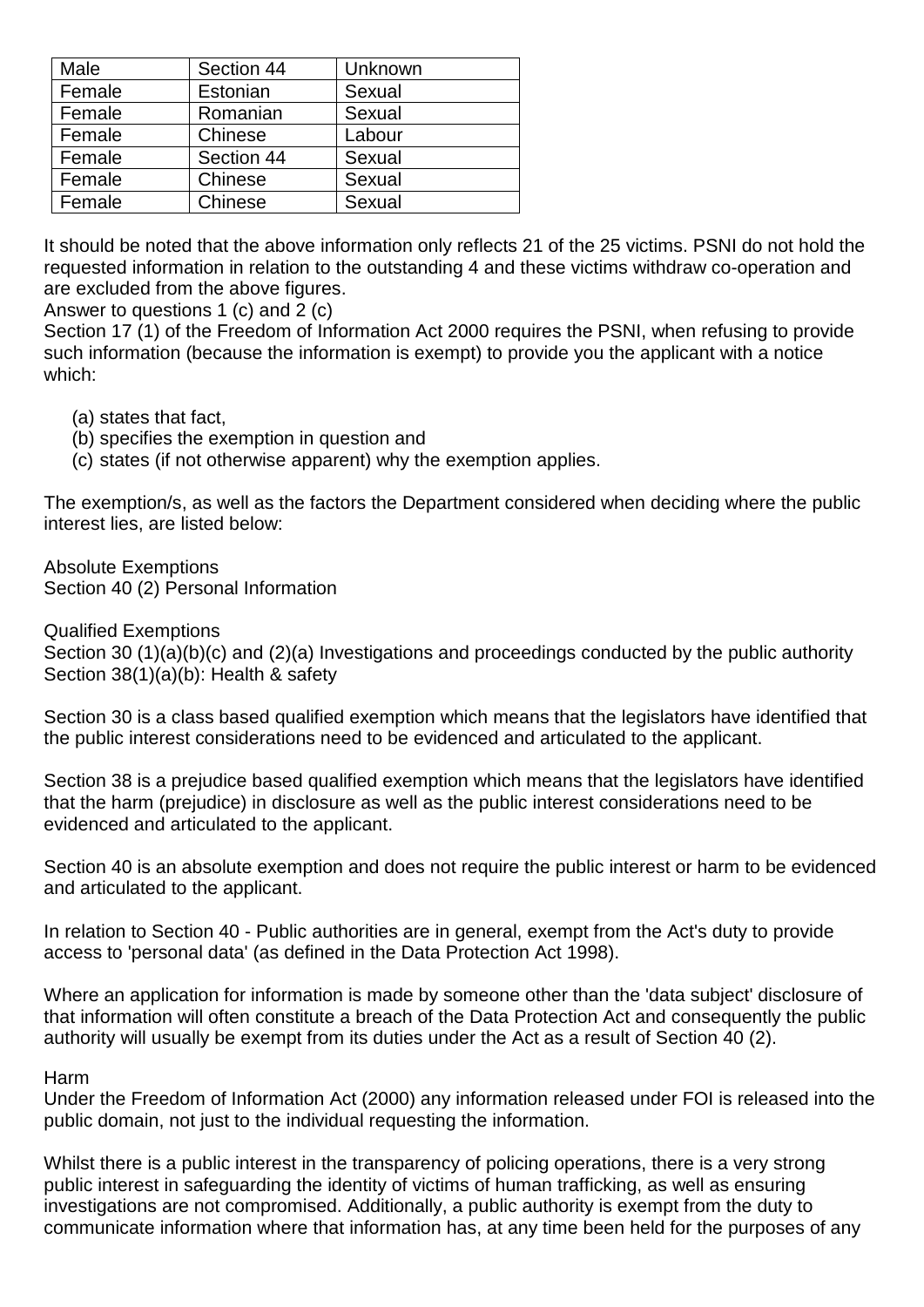investigation, which the public authority has a duty to conduct.

Release of the requested information relating to questions 1 (c) and 2 ( c) regarding the age of the victim could reveal to a criminal group involved in human trafficking a specific piece of information which could lead them to determine what nationally and age of victims police have already detected. In receipt of this information a criminal group could decide not to traffic that nationally and age for fear of further detection and instead switch to another nationally and age to help avoid detection. The release of the ages coupled with the information released above could indicate to those engaged in criminal activity how operations may be centred. Any information identifying the focus of such activity could be used to the advantage of individual's intent on committing further offences. In turn this would undermine the operational integrity of these activities and have a negative impact on both ongoing investigations and law enforcement. This may have a detrimental effect on the racial understanding and community liaison in ethnic groups in communities. If requests were made to police across the UK release of the requested information regarding age could reveal the focus of policing activity in relation to human trafficking across the UK.

Criminals could use this knowledge to target specific ages, were it appears that detection is low, to their advantage. PSNI also consider that the danger to individuals should this information be released can be equated to an offender having knowledge of the location of sites, and evading detection as a result of this information, allowing the offender to continue offending. Operations, which could have been successful, will be compromised and any individual could potentially be affected and made a victim. This would hinder the prevention and detection of crime, apprehension and prosecution of offenders, the administration of justice and could compromise ongoing investigations.

The Police Service has a duty of care to all individuals involved in any investigation and must ensure effective law enforcement and comply with the Police (NI) Act 2000, which states:

"It shall be the general duty of police officers –

- (a) to protect life and property
- (b) to preserve order
- (c) to prevent the commission of offences
- (d) where an offence has been committed, to take measures to bring the offender to justice".

Section 38 of the Freedom of Information Act 2000 also protects an individual's physical health and mental wellbeing whether the harm is real or perceived. Therefore the PSNI consider that by releasing the information you have requested relating to questions 1 (c) and 2 (c) may have the potential to identify different person/s and would not be in keeping with the Act.

Additionally, where an application for information is made by someone other than the 'data subject", disclosure of that information will often constitute a breach of the 1<sup>st</sup> Principle Data Protection Act i.e. "Personal data shall be processed fairly and lawfully" and consequently the PSNI will be exempt from its duties under the Act as a result of Section 40 (2).

As has been addressed above, the release of this material would seriously jeopardise the prevention and detection of crime for the Police Service as a whole.

## **Public Interest Test**

The public interest test relevant is as follows: -

# **Section 30 Factors Favouring Disclosure**

Disclosure could promote public trust in providing transparency, demonstrating openness and accountability. It could allow the public to be satisfied that the investigation has been conducted efficiently. Disclosure would also show that public funds were being used effectively and appropriately.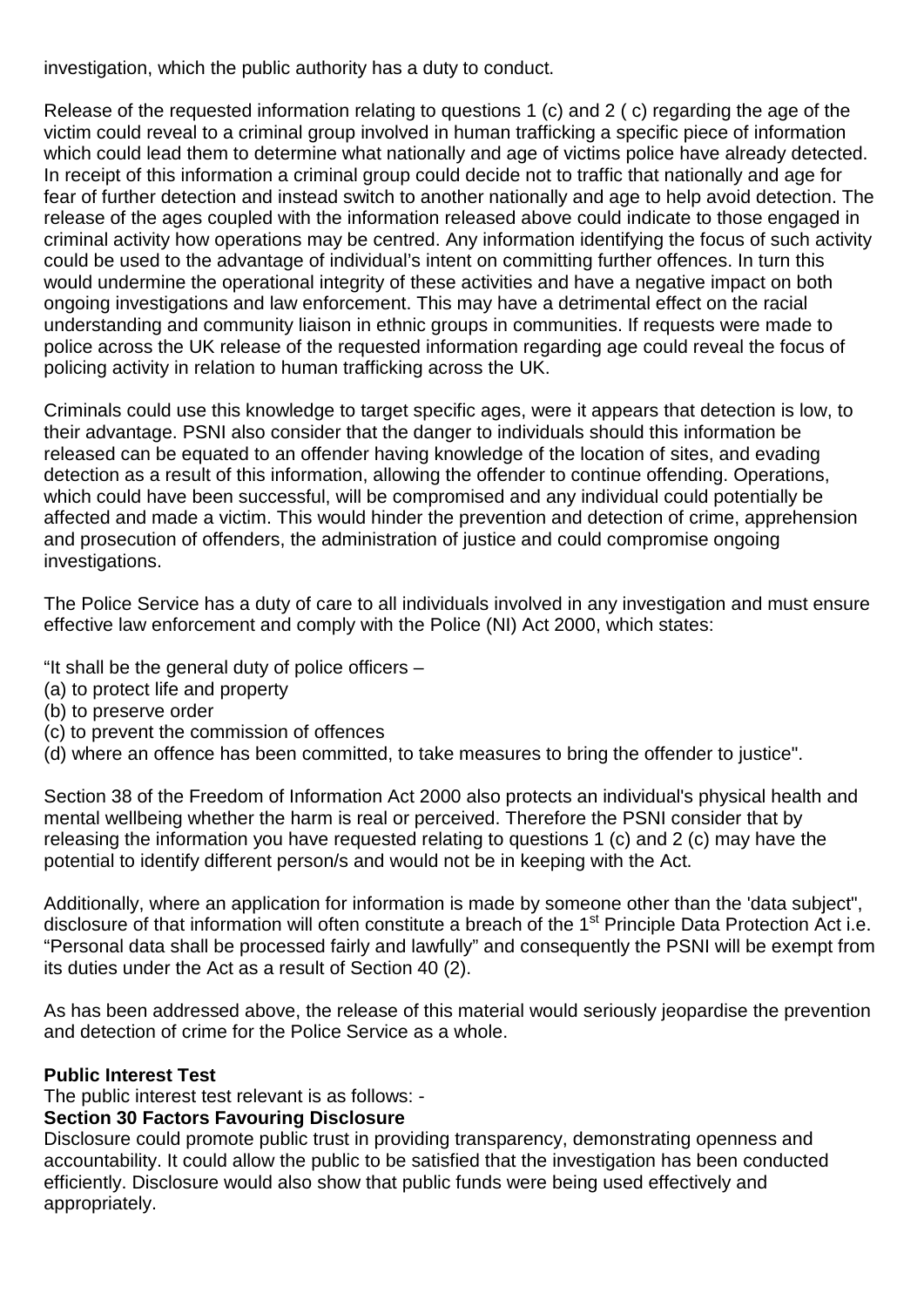### **Section 30 Factors Favouring Non-Disclosure**

Information released into the public domain could undermine current investigations. It would therefore not be in the public interest to release information that may still be of assistance to the PSNI in relation to any unresolved investigations. It would not be in the public interest to release information that may prevent or hinder current investigations and regulatory enforcement. Offenders could be alerted by the release of information and thus jeopardise the rescue of further victims.

It is the Association of Chief Police Officers approach that information relating to an investigation will rarely be disclosed under the provisions of the Freedom of Information Act. Whilst such information may be released, if it provides a tangible community benefit, for example to prevent or detect crime or to protect life or property, it is hard to see how the information here will do so.

#### **Section 38: Factors Favouring Disclosure**

The public are entitled to know what areas of criminal activity the police service allocate public funds to therefore by disclosing this information, would lead to better informed public awareness and debate. Disclosure of the information would assist communities to be more aware of the level of protection afforded to them.

#### **Section 38: Factors Favouring Non-Disclosure**

Public safety is of paramount importance to the PSNI and must always be considered so that the PSNI's ability to fulfil its core function of law enforcement is protected. PSNI would not wish to endanger the health and safety of any individual especially victims, by causing them distress or anxiety. The PSNI has a duty of care to the community we serve, to release information which could lead to an individual's safety being jeopardised would result is a loss of confidence in the way information is used.

Answer 1 (b) and 2 (b) as indicated within the tables above as "Section 44".

Absolute Exemption Section 44(1)(a)(b): Prohibitions on disclosure

Section 44 is an absolute exemption and does not require the public interest or harm to be evidenced and articulated to the applicant.

Section 44 (1) (a) is engaged as disclosure of the requested information would violate Article 8 of the Human Rights Act i.e. the right to respect for private and family life.

## **Balancing Test**

As much as there is public interest in knowing that policing activity is appropriate and balanced when targeting and dealing with human trafficking, this will only be overridden in exceptional circumstances. It is our opinion that for these issues the balancing test for disclosure is not made out.

## **Section 16 Advice and Assistance**

National information that may be of interest to you can be found by clicking on the below link: [www.soca.gove.uk/about-soca/about-the-ukhtc-statistical-data](http://www.soca.gove.uk/about-soca/about-the-ukhtc-statistical-data)

Regarding the use of Section 44 – Prohibitions on Disclosure – It is considered in respect of the victims from countries where there are likely to be very few persons from that country in Northern Ireland (NI), and they are the only victims, PSNI should withhold their nationality. If the information was released, and a person of the appropriate gender from that country was in NI, it could cause them embarrassment and distress as they may be presumed to be a victim of trafficking. This would come within the scope of Article 8, right to respect for private life.

If you have any queries regarding your request or the decision please do not hesitate to contact 028